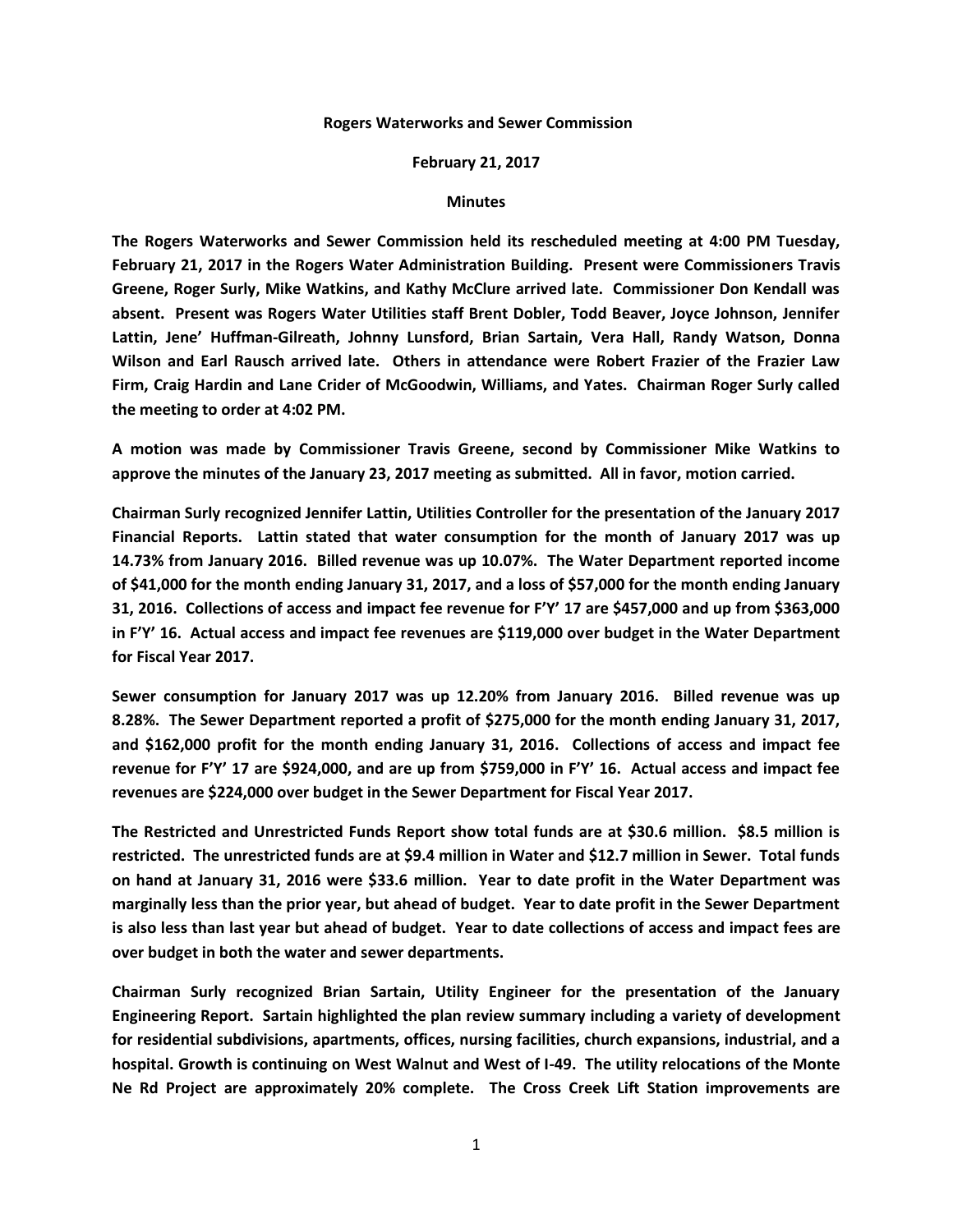**currently underway and hope to be completed in 5-6 more weeks. Commissioner Greene inquired about the status of the Scissortail Subdivision. Sartain stated at this time, most of the water and sewer lines have been tested. Delay is due to the lift station and also coordinating with Carroll Electric to get power to the site. Upcoming projects submitted are preliminary relocation proposals for the I-49 and 71 B interchange. This is expected to be 100% reimbursable from the Arkansas Highway Department. There were no further questions.**

**Chairman Surly recognized Todd Beaver, RPCF Manager for the presentation of the January RPCF Reports. Beaver stated that the Osage Creek Monitoring Report is within limits, no issues reported. The FOG Inspection Report strives to provide education and outreach for Food Service Establishments (FSEs), being able to assess risk factors and identify high risk establishments for future evaluation. Our strategic goal while visiting FSEs is to focus efforts on potential problems that might exist. Chairman Surly asked what specific problems could require action. Beaver stated minor issues can include diligent record keeping, acknowledgement of pumping requirements and follow-up plan. Beaver explained how the FSEs are required to use permitted Liquid Waste Transporters (LWT) for FOG removal. We are able to correlate information from the septic haulers with our database, when they access the receiving station as to which restaurants was pumped. The Industrial Pretreatment Report had no visits reported due to the primary concern this month was revising the pretreatment ordinance in order to get the draft submitted to ADEQ for its final review. Beaver stated that an Administrative Compliance Order and Assessment of Administrative Fine (exhibits 1-4 attached) was issued on February 8, 2017 to Southeast Poultry (SEP) located at 2200 Townwest Drive, Rogers, Arkansas. The Compliance Order will contain required activities and calendar deadlines for specific activities. SEP has within fifteen (15) days of its receipt to respond to the Compliance Order indicating that it will comply with this Compliance Order and describe specific steps it will take, in addition to those specifically listed. For the violations listed, an Administrative Fine in the amount of one thousand dollars (\$1,000) was assessed against SEP and shall be paid within thirty (30) days of the date of this Order and Assessment. There could be future additional fines assessed if they do not meet certain criteria. Commissioner Kathy McClure asked about the timeline in which SEP has to achieve compliance. He indicated as this is the first incident as such with RWU, will take some extended time to process. Beaver said this order and assessment is an enforcement response to repeated incidents of significant non compliance with the discharge limits of the Permit, and that an engineer will need to submit a report to RWU for approval outlining the response plan within a reasonable timeline. After review, it could take up to one (1) year to get necessary equipment installed onsite and operational. Chairman Surly asked how SEP was participating in the process and he said that they were being very cooperative with staff. There were no further questions.**

**Chairman Surly recognized Brent Dobler, Operations Manager for the presentation of the January Operations Reports. Dobler briefly highlighted the data from the various departments. Locates are up which is indicative of the increased construction underway. Service calls remain consistent in line. Shutoffs are lower, but down largely due to the customers being given longer than normal to pay because of the holiday schedule. The TV inspection has been operating with one unit. The new camera truck has arrived and getting final touches to be operational soon. The Vac-Con Report shows**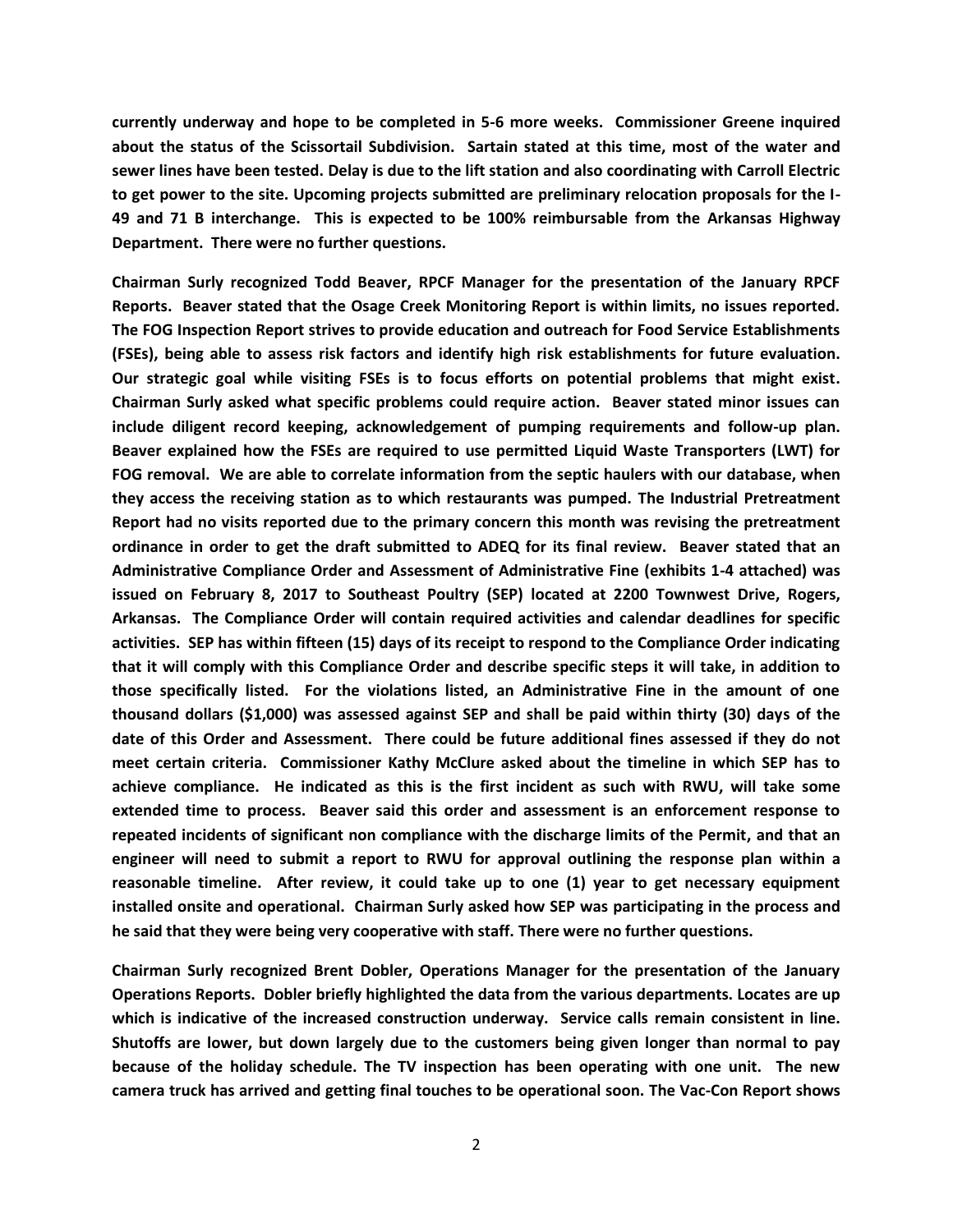**good results. The leak detection has incurred a manpower shortage due to an employee medical leave with the remaining staff moved to valve exercising. We do expect to be back to regular schedule next week. Since January we have given valve exercising a higher priority. Commissioner Greene asked what is valve exercising. Dobler explained that since valves are the only way we have of controlling the flow of the water when breaks occur, we must make sure that we can (1) locate our valves, and (2) that the valves operate properly. Some of the valves in our system have been in place since the 40's. Using the rover survey tool has helped us record locations to "survey grade" which greatly improves our locating accuracy. This is beneficial if a valve has been covered up with landscaping or asphalt over the years. At this time, the number of valves in our system is undetermined. We are striving to collect informational data for future reference and to better serve our customers. In the meter change-out program thus far have installed over 3,300 meters in F'Y'17. The Lost Water Report is at 15% for the last twelve (12) months, and 18% for the month. The January average daily water usage was 7.49 MGD with a single daily use high of 8.69 MGD. There were no further questions.**

**Chairman Surly recognized Jene' Huffman-Gilreath, Shared Services Manager to present a request for cancellation of a Contract for Removal of Biosolids with Grassworks and Authorizing RWU to Solicit Bids for a Replacement Firm at RPCF. She stated she was recently notified by the owner of Grassworks of his immediate wish to end the contract dated June 30, 2014 and no longer intends to remove Biosolids from the RPCF. This contract was for a three (3) year term to expire on June 30, 2017. Grassworks is not required within the contract to provide notice of cancellation. Commissioner Greene asked what reasons if any were given for his decision to cancel the contract. Huffman-Gilreath said the abundant amount being produced required more trips and also quality is being considered class"A"sludge. She has contacted an interested hauler from Conway that will come and pickup (no costs to RWU) our large inventory in need of immediate removal. Commissioner Kathy McClure made a motion, second by Commissioner Mike Watkins to approve Resolution No. 17-04 as submitted Authorizing Cancellation of a Contract for Removal of Biosolids from the RPCF; and Authorizing to Solicit Bids for a Replacement Firm. There were no further questions. All in favor, motion carried.**

**Chairman Surly recognized Earl Rausch, Utilities Superintendent to request approval of Resolution No. 17-05 adopting a Policy on Deposits and Investments for the Rogers Waterworks and Sewer Commission and the Rogers Water Utilities. Rausch presented to the Commission a revised policy, (Policy on Deposits and Investments; exhibit 1 to Resolution 17-05, exhibit A 1-2 attached) which provides for the creation of a Depository and Investment Committee which shall serve as both the Depository Board and the Investment Committee. Attorney Robert Frazier added that the purpose of this Committee is to review the list of banks making sure our money is sound, and is in the best interest of Rogers Water Utilities, the Commission and the City of Rogers. Commissioner Travis Greene made a motion, second by Commissioner Kathy McClure to approve Resolution No. 17-05 as submitted adopting a Policy on Deposits and Investments for the RWWSC and RWU. All in favor, motion carried. Rausch continued, asking for Commission approval to renew the appointment for Chairman Roger Surly to serve another two (2) year term on the Depository Board/Investment**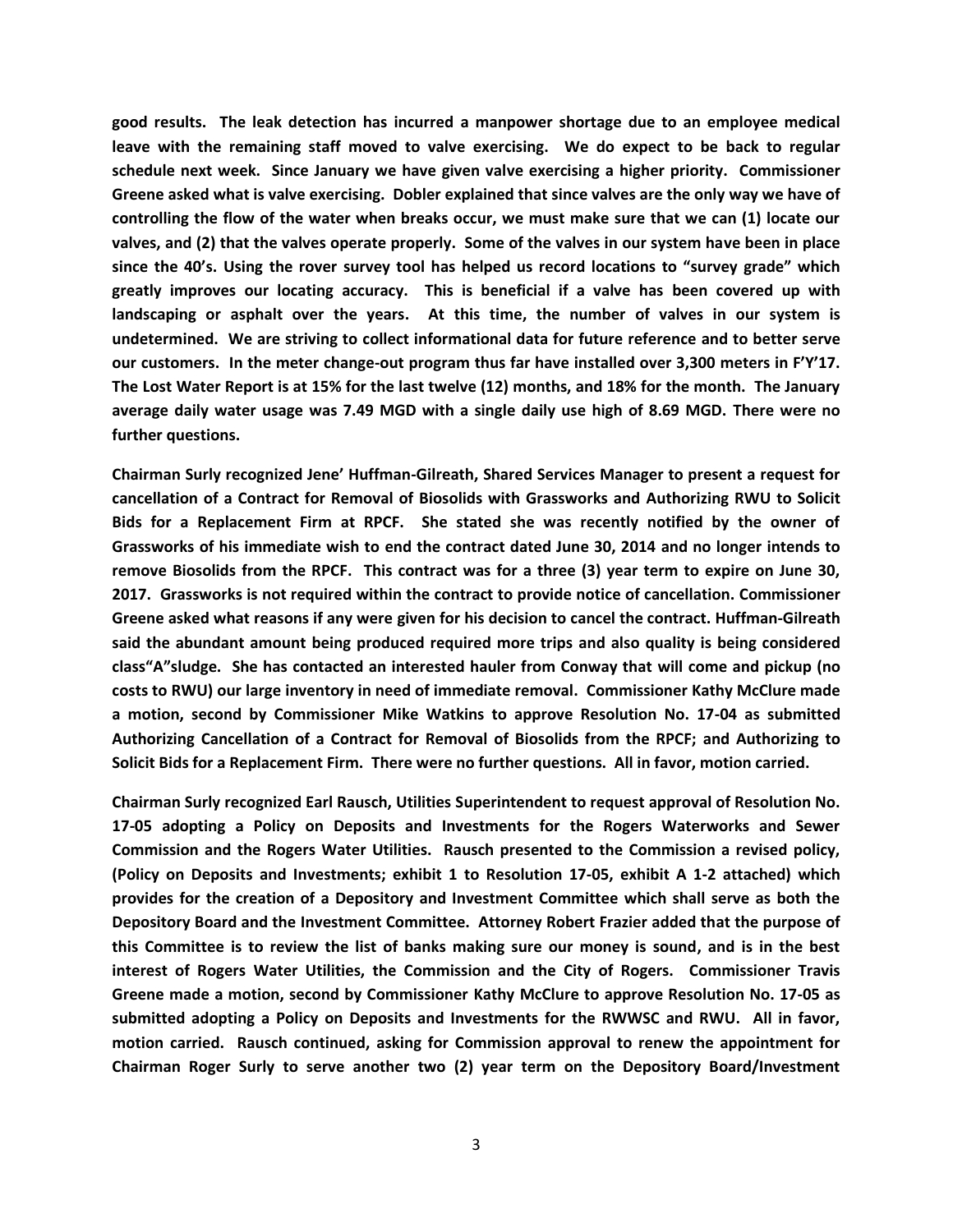**Committee. Commissioner Travis Greene made a motion, second by Commissioner Mike Watkins to approve re-appointment of Chairman Roger Surly as requested. All in favor, motion carried.**

**Rausch presented for approval Resolution No. 17-06 adopting a Shutoff Deferral Policy for Reasons of Medical Necessity. RWU and the RWWSC believes that the policy (exhibit 1 attached) is a sound policy and is for handling requests to defer utility shutoffs for reasons of medical necessity. RWU and the RWWSC believe that the policy is in their best interest and the public at large. Commissioner Kathy McClure made a motion, second by Commissioner Travis Greene to approve Resolution No. 17- 06 adopting a Shutoff Deferral Policy for Reasons of Medical Necessity as submitted. All in favor, motion carried.**

**Chairman Surly recognized Brian Sartain, Utility Engineer for the bid results of the Sanitary Sewer Manhole Rehabilitation Project that was held on February 15, 2017. This work includes manhole ring/lid replacements, cementitious grout, and epoxy lining. The low bidder was Corgill Construction, Inc. in the amount of \$171,575.00. Sartain noted that there will be a separate purchase for the manhole rings and lids from HD Supply in the amount of \$24,039.47. Staff recommends approval for the total amount of \$195,614.47 for the Sanitary Sewer Manhole Rehabilitation Project with Corgill Construction. Commissioner Travis Greene made a motion, second by Commissioner Kathy McClure to approve the total amount of \$195,614.47 as submitted. All in favor, motion carried.**

**Sartain also presented the Engineering Agreement with MWY for the Detailed Design of the West Bardenpho Basin Rehabilitation Project as previously discussed. The detailed design includes:**

**Field survey, structural concrete repair details, concrete joint repair details, concrete coating, guardrail, handrail, and stair plan & details, recirculation pump station plan (includes piping, valves, & pumps), electrical systems evaluation, division box valves, lift station structure concrete joint repair, and bidding services. The fees are estimated on an hourly basis and represent a not-to-exceed amount. Staff recommends approval for the Engineering Agreement with MWY in the amount of \$112,075.00. Commissioner Travis Greene made a motion, second by Commissioner Kathy McClure to approve the proposed fees of \$112,075.00 to MWY for the Detailed Design of the West Bardenpho Basin Rehabilitation Project. All in favor, motion carried.**

**Chairman Surly addressed Jennifer Lattin, Utilities Controller to present a report on the water and sewer department trends from 2008 through 2016. Using charts, Lattin highlighted several trends including income (loss), interest income, consumption, outstanding debt, reserved funds, and expenditures during these periods. Since 2008 growth has increased the number of water and sewer customers an average of 2% each year. In addition, debt for both the water and sewer departments has decreased from \$29 million to \$23 million and \$43 million to \$24 million, respectively. There were no questions.**

**With no further business, Chairman Surly adjourned the meeting at 5:10 PM.**